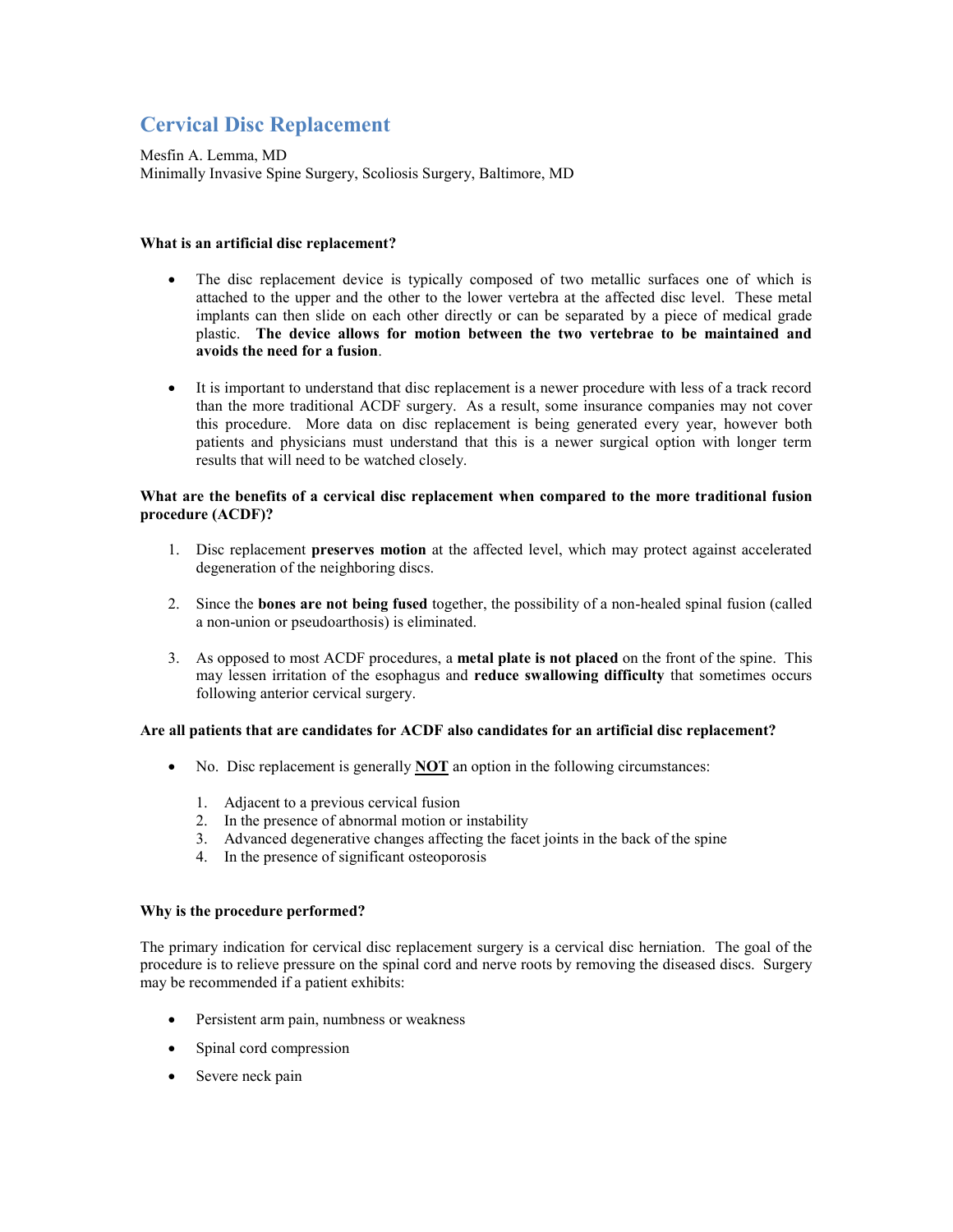#### **Who performs the procedure?**

 Cervical disc replacement is best performed by a **fellowship-trained spine surgeon**. Ask your surgeon about their training, especially if your case is complex or you have had previous spinal surgery.

## **What to expect before the procedure:**

- In the weeks prior to your surgery, **pre-operative testing** will be conducted either by your primary care physician or the pre-admission testing department of the hospital.
- One week prior to surgery, you will need to **stop taking aspirin, NSAIDs** or other medications that thin your blood and may increase bleeding.
- If you smoke, it is important you stop well before surgery and **avoid smoking** for a period of at least 6 months afterwards, as this will impede proper healing.
- You will be given instructions and supplies to **cleanse** the front of your neck, the day prior to your procedure.
- You are to have **nothing to eat or drink after midnight** on the night before.

## **What to expect during the procedure:**

- Just before the procedure starts you will have an intravenous (IV) line started so you can receive fluids and medications to make you relaxed and sleepy. The procedure is performed under **general anesthesia** (you are asleep). Medications will be given through the IV to put you to sleep and a tube is inserted in your throat to supplement your breathing. **IV antibiotics** are administered and monitors are placed to check your heart, blood pressure, and oxygen level. A Foley catheter in your bladder is typically not required.
- The procedure typically lasts **1-2 hours,** depending on the specifics of the case. This is what to expect once the procedure begins:

#### **Surgical approach**

- You are positioned on your back (supine) on a specialized, cushioned operating table.
- The area of your neck where the incision will be made is cleansed with a special solution to kill the germs on the skin.
- A small, horizontal skin incision is made on the side of the neck area.
- A minimally invasive approach is followed along anatomic planes down to the spine. The limited amount of muscle dissection helps to limit postoperative pain and speed up recovery.
- The important structures of the neck are carefully moved to the side until the bones of the vertebrae and the cervical disk are visualized.

#### **2. Disc removal / Decompression**

• The diseased disc and bone spurs are removed so that they no longer exert pressure on the spinal nerves or spinal cord.

#### **3. Placement of the artificial disc device**

 After the discectomy has been completed, to prevent the vertebrae from collapsing and rubbing together, the artificial disc is inserted.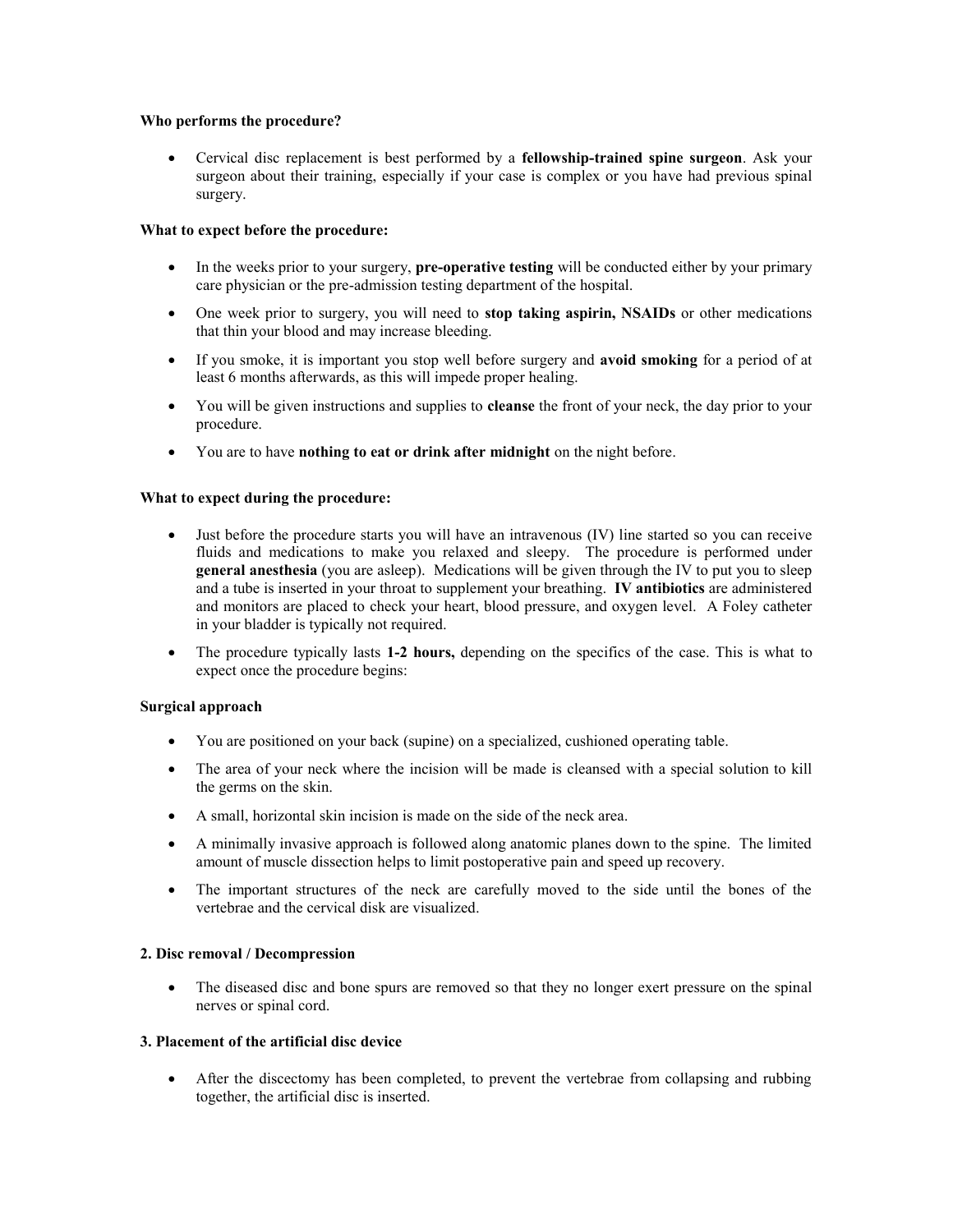# **4. Closure**

- A drain is placed and the incision is closed using absorbable sutures (stitches) under the skin.
- A small dressing is applied over the incision and a soft neck brace is applied. You are then taken to the recovery area.

## **What to expect after the procedure:**

- The procedure is typically performed on an **outpatient or overnight stay basis**.
- In the recovery area, you will be observed until you recover from the anesthesia, then transferred to the floor.
- You will be encouraged to get out of bed and move around as soon as you are able to.
- Pain pills on an empty stomach may result in nausea, so initially IV pain medications are selfadministered through a PCA, or **patient-controlled analgesia**.
- IV fluids will be continued until you can drink fluids well by mouth.
- Once you are able to drink normally, your diet will be advanced to your **normal diet** and you will be switched to pain pills.
- **Physical therapy and occupational therapy** will see you prior to your discharge from the hospital to make sure you are comfortable walking, escalating stairs and performing other activities of daily living.
- A soft collar is maintained for about a week.

# **Recovery and rehabilitation at home:**

- Keep in mind, everybody is different, and therefore the amount of time it takes to return to normal activities is different for each individual.
- Discomfort should decrease a little each day, like a dimmer switch as opposed to an on-off switch. Most patients are able to return to most activities by **4 - 6 weeks**, although complete recovery may take between 6 and 12 weeks. You will not be able to drive a car for about 2 -4 weeks, depending on the specifics of your case.
- Signs of infection such as **swelling, redness, wound draining, or fever > 101.5<sup>o</sup>F** should be brought to our attention immediately.
- It is important to keep your incision **dry** for a period of 2 weeks to give your incision time to seal. You may sponge bath during this period.
- You will be seen in the office at **2 weeks**, then at regular intervals thereafter. Radiographs will be obtained periodically to assess the healing.

# **What are the expected outcomes following cervical disc replacement?**

In experienced hands, cervical disc replacement is successful in relieving arm pain in **greater than 90%** of patients. However, arm weakness and numbness may persist, as this may signify permanent injury to the nerve. In general, people with arm pain benefit more from disc replacement than those with neck pain.